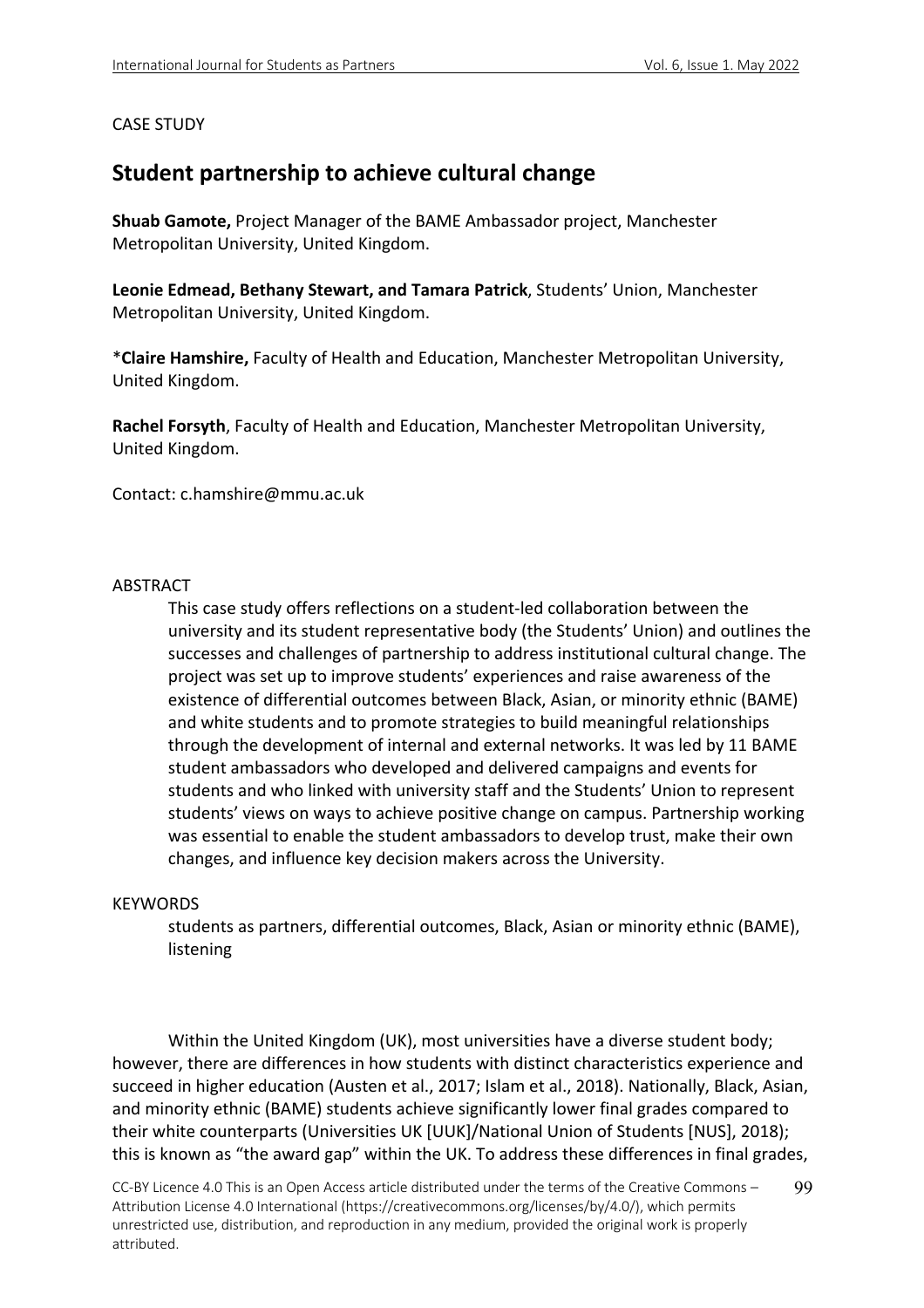universities across the UK have developed a series of initiatives and policies; however, there is still no simple solution to the complex issue of differential outcomes (Alexander & Arday, 2015; Richardson, 2015; Richardson et al., 2020). In light of this gap, the independent regulator of higher education in the UK, the Office for Students, requires universities to ensure that all students can access, succeed, and proceed from higher education in an equitable way (Office for Students, 2018).

Over the last decade, there has been a shift within the higher education literature towards the development of partnership working with students, and consideration of how universities can best support partnership working has been discussed and debated at length (Bryson, 2014; Healey et al., 2014; Mercer-Mapstone & Abbot, 2019). It is noted that partnership working provides opportunities for true collaboration and facilitates an environment in which students can feel that they belong,with the educator's role developing into that of facilitator and co-learner (Mercer-Mapstone & Abbot, 2019). Partnership enables co-creation and collaboration in which students' voices are valued (Mercer-Mapstone & Abbot, 2019), and one of the main objectives of this project was to reach beyond existing institutional networks to connect and collaborate with the university's BAME student community.

This case study considers the challenges and successes of the implementation of a Students-as-Partners initiative to enhance BAME students' experiences whilst studying at one university by drawing on the literature exploring the power of student partnerships in higher education (Healey et al., 2014; Mercer-Mapstone & Abbot, 2019). This partnership process has been instrumental in driving innovation and cultural change across the university and has supported the development of additional means of representation, such as an Instagram page linked to podcasts and blogs, as well as a process which emulates a UK Parliamentary system for checking and reporting on government departments, the "Select Committee" process, in which student partners are able to ask staff teams about departmental actions to address inequality of opportunity and which provides a safe space for students to share their experiences and opinions and for staff to make meaningful commitments to change.

## OUR PARTNERSHIP PROCESS

The Inclusive Learning Communities Project at Manchester Metropolitan University was established in 2019 following a longitudinal study that highlighted that some students, especially those who are first generation, do not always feel that they belong at university (Hamshire et al., 2017; Hamshire et al., 2018; Hamshire et al., 2012, 2013; Laubscher-Kelly et al., 2018). Combined with the troubling evidence of the award gap in final grades for BAME students, this 4-year strategic project was designed to change the way our BAME and first-generation students' experiences are considered and included within teaching practices in order to enhance their sense of belonging to our university, increase student satisfaction, and improve student achievement in terms of progression and degree outcomes.

At the centre of this project is a partnership between staff in a range of roles across the university, including senior staff and the Students' Union, which inaugurated the BAME Ambassador programme. This programme employed 11 students from across the institution to provide an authentic and meaningful voice for BAME students in bringing about change. The students were recruited via an institution-wide call for applications and an interview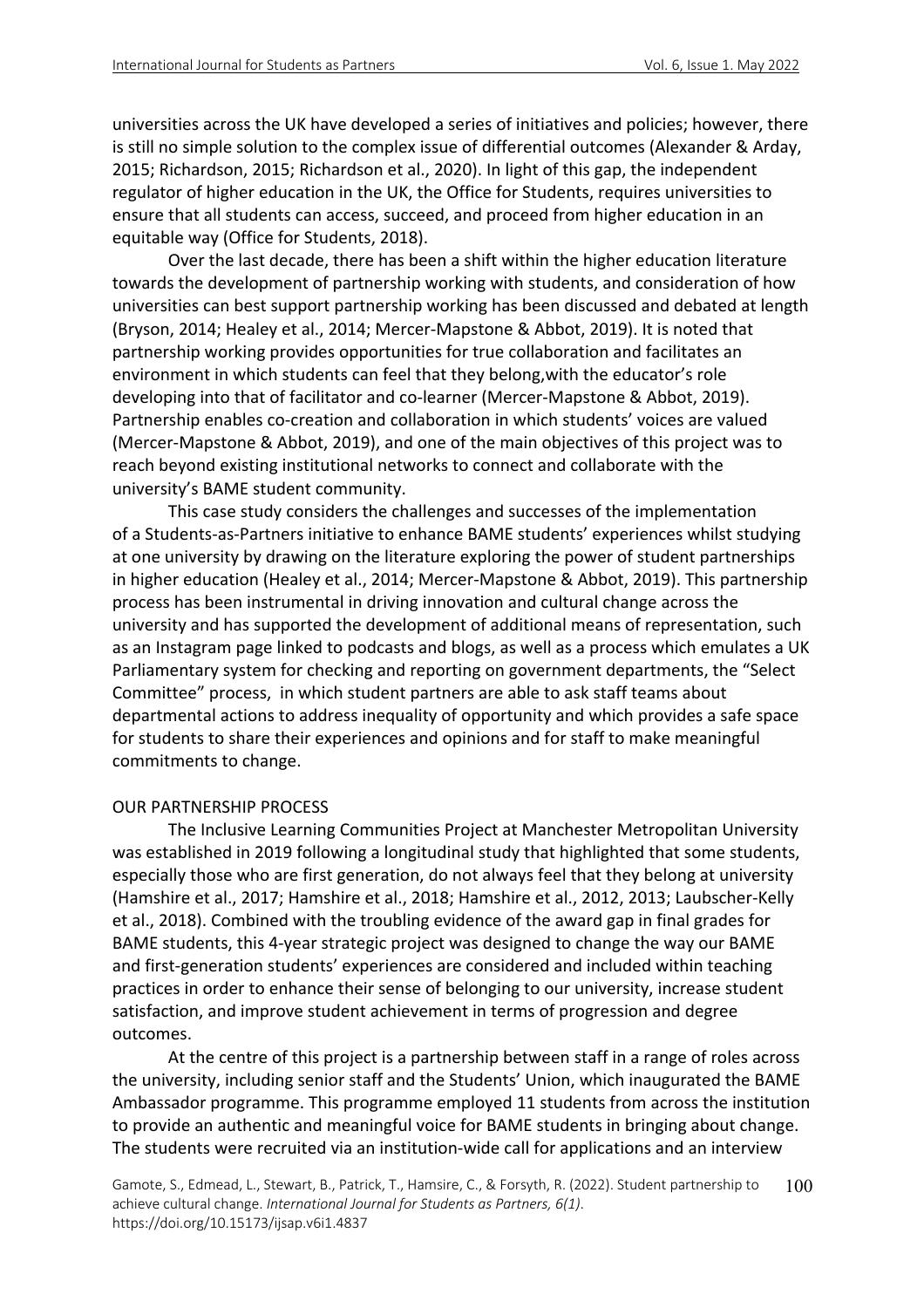process. The ambassadors were empowered to design, develop, and deliver campaigns and events for students which related to BAME students' experiences, as well as to link with university staff and the Students' Union to feedback students' views to influence positive change on campus. To achieve this, the ambassador team developed their own project aims to improve student experience and BAME academic outcomes through a series of studentled initiatives and engagement:

- Safe spaces: Create safe spaces (both physical and metaphorical) to have a dialogue on inclusive learning and teaching environments.
- Belonging: Increase students' sense of belonging and build meaningful relationships between students and between staff and students through the development of internal and external networks.
- Empowerment: Empower students to tackle the negative effects of stereotyping and microaggressions and safely challenge forms of discrimination on campus.
- Representation: Allow students to make their own change and influence key decision makers in the university through campaigning and other representative functions.

Figure 1 characterises our vision of the ways in which these aims combined and continued across the project, represented by the repeating spiral which represents our commitment to ongoing work.

# **Figure 1. Insert brief descriptive figure title here**

[The diagram uses a 3D spiral to represent an upward trajectory of enhancement in which each of the four aims of safe spaces, belonging, empowerment and representation build on each other.]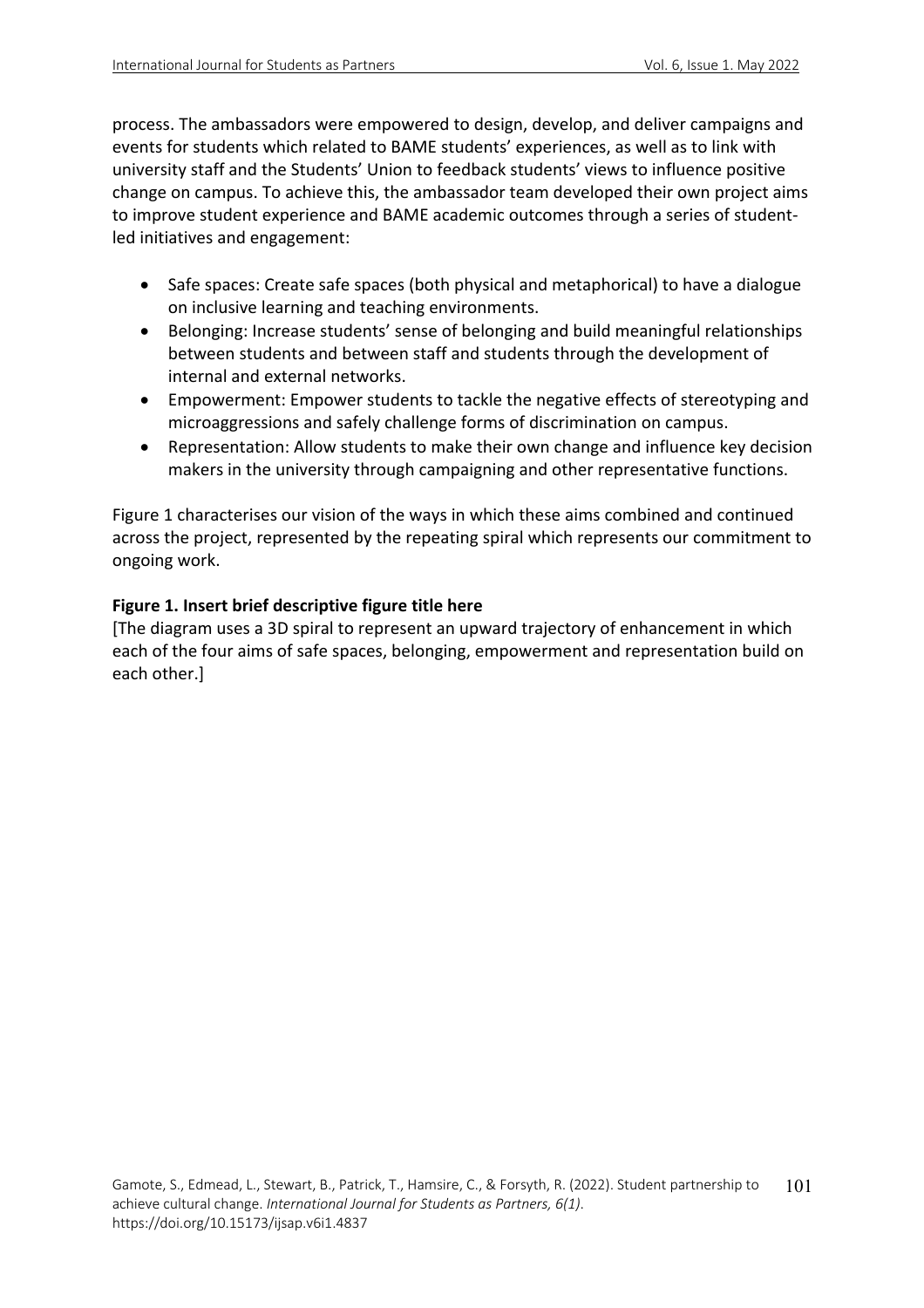

In the first year of this project, the BAME ambassadors began this work with enthusiastic commitment to achieve their self-identified aims. Whilst there was enthusiasm to facilitate change across the project, collectively we struggled to identify how we could best structure a cross-institutional change project with meaningful student partnership. Following the murder of George Floyd towards the end of that first year, there was new impetus to question the experiences of BAME students at the university. This provided a stimulus for all members of the project team (university staff, Students' Union staff, and BAME student ambassadors) to have an honest discussion about issues of power and expectations and to further develop the trust and confidence necessary to enable the ambassadors to succeed in their aims. It was clear that the white members of staff within our project team, who were all very familiar with the university's organisational structures, had made too many assumptions and perhaps not listened enough to the student partners. These assumptions were about the value of the faculty partners' good intentions and about the readiness of the BAME ambassadors and colleagues across the wider university to overcome their reticence to have difficult conversations about inclusion more generally, and race in particular (DiAngelo, 2019). This case study is about how the partnership was developed with a more inclusive approach from the second year of the project to have a significant impact across the university.

## PARTNERSHIP OUTCOMES

Listening to students' experiences was central to the project, but before the project team began work, we needed to acknowledge that generating conversations about racism is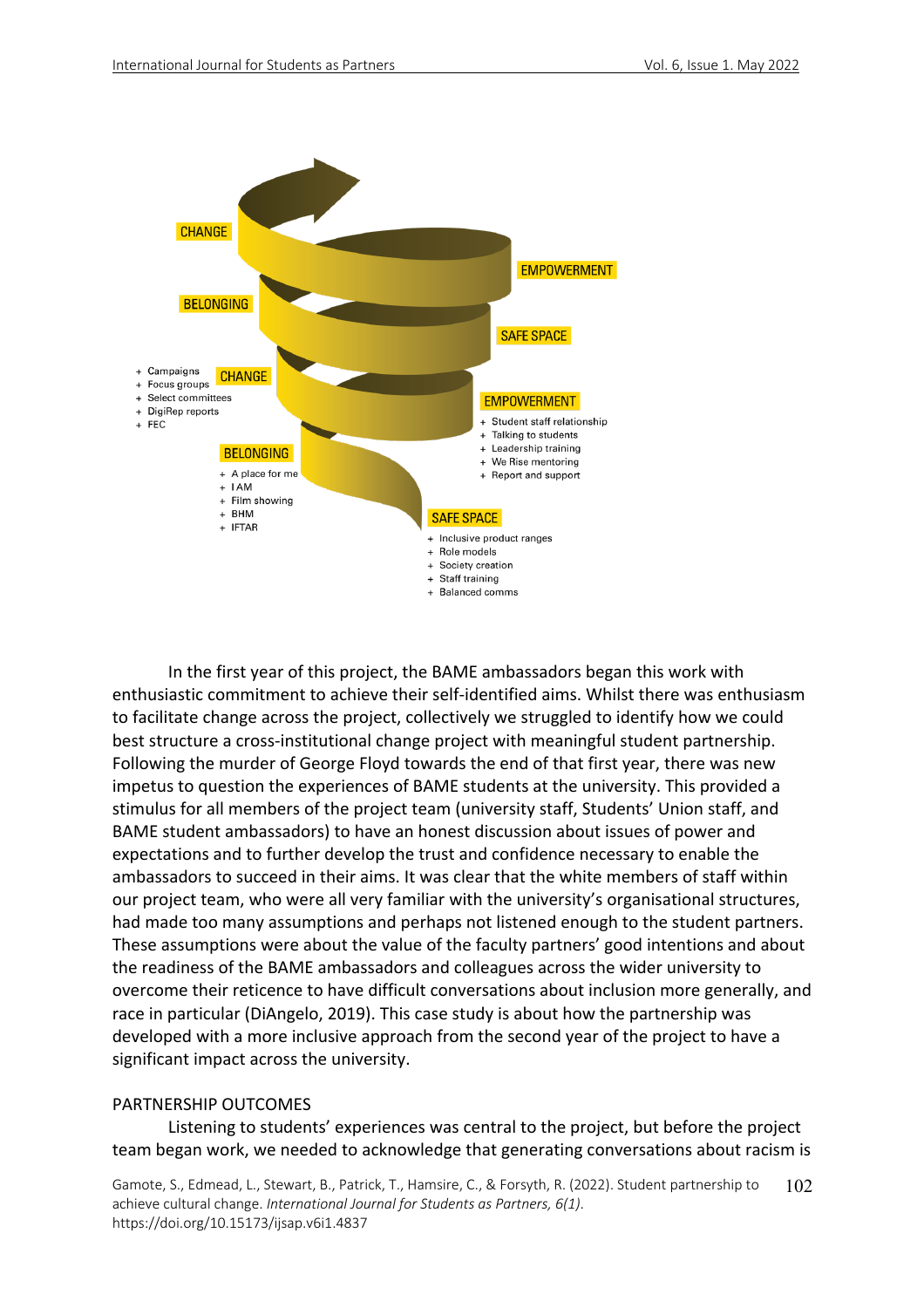difficult. Therefore, the ambassadors undertook a month of internal university training at the beginning of the second year of the project to equip them with the skills necessary to convey their opinions confidently to staff. Healey, Flint, and Harrington (2014) say that "building partnership learning communities requires critical reflection on and consideration of key issues within specific contexts of practice" (p. 8). This foundation has been pivotal in creating safe spaces; one of our ambassadors described the training as "a tool that enabled us to articulate our thoughts and feelings to those of power in the university."

## **Listening events**

One of the key project aims was to increase students' sense of belonging. Exploring how we could facilitate this became a focus for the ambassadors' conversations with students and staff. The ambassadors began by sharing their own narratives of their university journeys:

For most students, university is a roller-coaster, one moment you're on cloud nine and the next you don't quite know where you fit in. Our expectations coming into university are so high; after all it's supposed to be the time of our lives. So, if the reality doesn't live up to the hype, you can be left thinking: "is this my fault?" In these moments it is so easy to doubt yourself, to start asking yourself "what am I doing wrong?." Being from a minority background can make these voices of doubt even louder. You may be faced with microaggressions and a general lack of understanding from your well-intentioned classmates and house mates. (ambassador scheme leader, )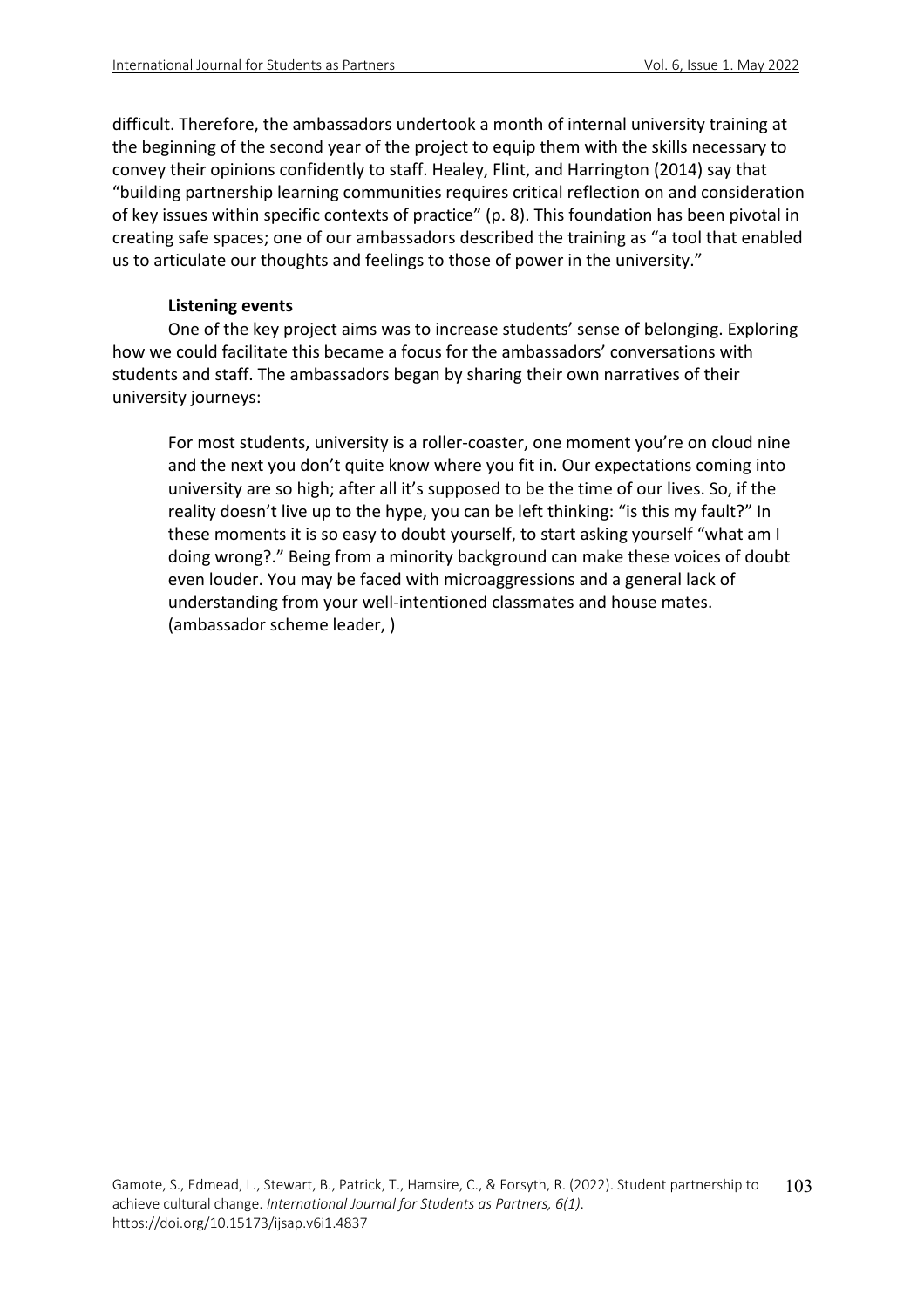The safe spaces provided by our partnership scheme with BAME ambassadors allowed these narratives to be openly shared without judgement across our student populations and further encouraged others to consider their personal circumstances. Amplifying these voices on public platforms such as our podcast and Instagram page allowed the students to realised that they were not alone and to explore and debate perceived stigmas. For example, one student ambassador explained that "talking openly about your thoughts and feelings may not be a part of the culture and normality of some of our BAME students."

Building on these early successes, the ambassador team were empowered to work with staff teams across the institution using a select committee approach in which they carried out formal interviews with academic and professional services staff. Throughout the academic year they also regularly attended and contributed to faculty meetings with members of staff from departments across the university. Access to these meetings provided the opportunity for student representation at all levels and for students to directly influence staff decisions, "the faculties' honesty and openness regarding the improvements they needed to make was inspiring, it gave us the confidence to express our own and student's opinions as honestly as we could" (student ambassador, ).

Despite not being on campus due to the COVID-19 pandemic, the student ambassador team were able to have valuable discussions with student groups such as the BAME School of Theatre Group. The acting students shared their opinions, experiences, and the issues affecting them, such as a lack of BAME role models within the department. These listening events were valued by both our students and ambassadors "Hearing the experiences and struggles these students went through was extremely difficult; however, the feeling of understanding I felt listening to them and the gratitude they showed us for listening and caring about their experiences was truly heart-warming" (student ambassador).

Overall, the discussions with both staff and students were positive and constructive and equipped the project team with a deeper understanding of our students' lived experiences and how our partnership work could improve their student experience "As a BAME student, it can be hard to find your place in university and figure out where you belong. It is important to know that you are not alone. The BAME Ambassador Project was created to help BAME students find a safe space where they can share their experiences and meet like-minded students who are feeling the same way" (student ambassador, 2021).

#### **Instagram account**

As well as listening events with student groups, the student ambassadors launched an Instagram page, "@MMUBAME." This account was used as a communication platform and to inspire and empower students to get involved in university activities and campaigns. The aim was to build a presence within social media platforms regularly used by our students, rather than the institutional webpages. "Social media is a huge part of our daily lives and has worked as a great way for the project to build a following and a sense of community amongst students" (BAME ambassador,)

Within the first 4 months of creating the page, the team gained over 350 followers, many of whom were students, as well as staff and departments from within the university. Other university social media channels have been able to promote and collaborate with the project outputs, allowing us to reach an audience of over 16,000 potential students.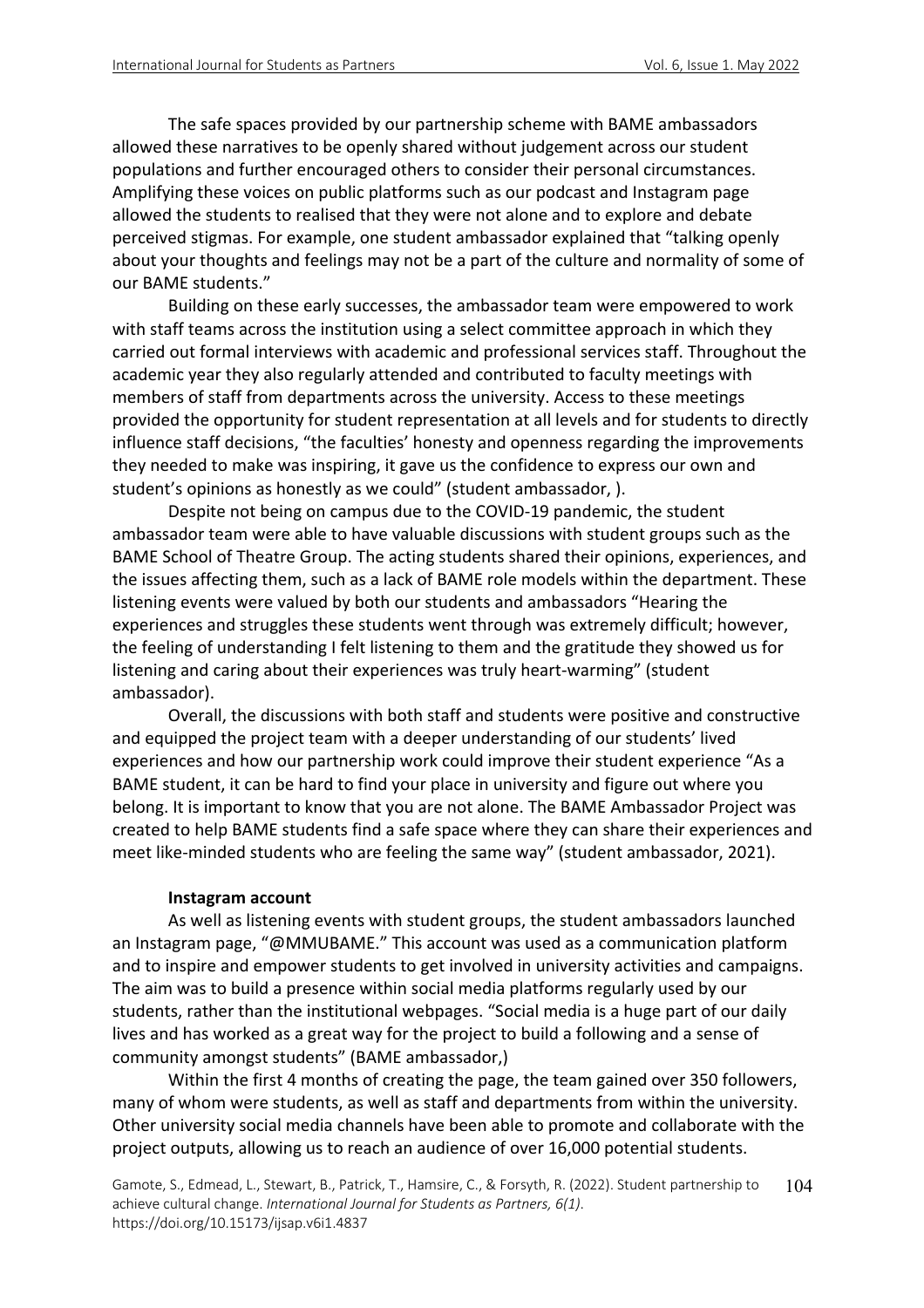The relatable content shared via the Instagram account was important in building a trusting relationship with our BAME student population and facilitated a sense of belonging for students. Examples of content shared include careers and employability opportunities, BAME related events, health and well-being help, religious and cultural celebrations, and any other work the ambassador project has undertaken. Whilst we have not been able to reach the entire BAME student population at the university, and there is no accurate way of monitoring this, informal feedback has been positive. "Overall, the Instagram page has allowed us to create a different avenue of connection with fellow students. We believe that it has provided us with a strong basis for future ambassadors to build on" (student ambassador,).

### **Podcast**

In addition to the Instagram account and to increase opportunities to connect with our student population, the ambassadors also created a podcast, named *Shades of Tea*. The podcast offers the flexibility to discuss current events and issues faced by BAME students and features a variety of content, with the first series, "Breaking Stereotypes," focusing on exploring harmful stereotypes many BAME students face regularly, through open, genuine conversations. One of the student hosts described the podcast as "an opportunity to have positive conversations around race and empower students to make a difference."

## REFLECTIONS ON THE PARTNERSHIP

## **Framework and structure**

Placing the ambassadors in positions where they may engage with staff at meetings or committees is done to create a framework and structure so that they can be "change agents" (Dunne et al., 2011) and so that a student perspective can be heard, and can influence key decision-makers at the university. The BAME ambassadors are recruited across the institution so that the team has representation from each faculty and a breadth of perspectives and experiences can be brought to the attention of staff. Professional services and faculties often gain feedback from students who are existing service users, but the students who do not engage with services are often not heard. Our partnership model was intended to overcome this, but we learned that this work needed to be framed very carefully. Simply inserting the ambassadors into the usual governance structures of the university had the potential to perpetuate the feelings of confusion and lack of belonging which the project was designed to reduce. Dunne et al. (2011) suggest that the involvement of students at the development stage is what takes them away from the idea that they are "passive consumers" and establishes them as "active collaborators" and "co-producers." The BAME Ambassador structure ensures that students are consulted within the planning and development stages of procedures and that they recognise the needs of the BAME student population. Particularly in the second year of the project, the project team has been very aware of the need to acknowledge that although this work is rewarding and exciting, it can also be emotionally numbing and demanding (Sarfaraz & Hartland, 2021). The project has provided well-being resources and opportunities for structured debriefs to support the ambassadors. "I viewed it much more of a partnership and a friendship. . . . We were all on that ship together and we were a team" (Ambassador scheme leader,).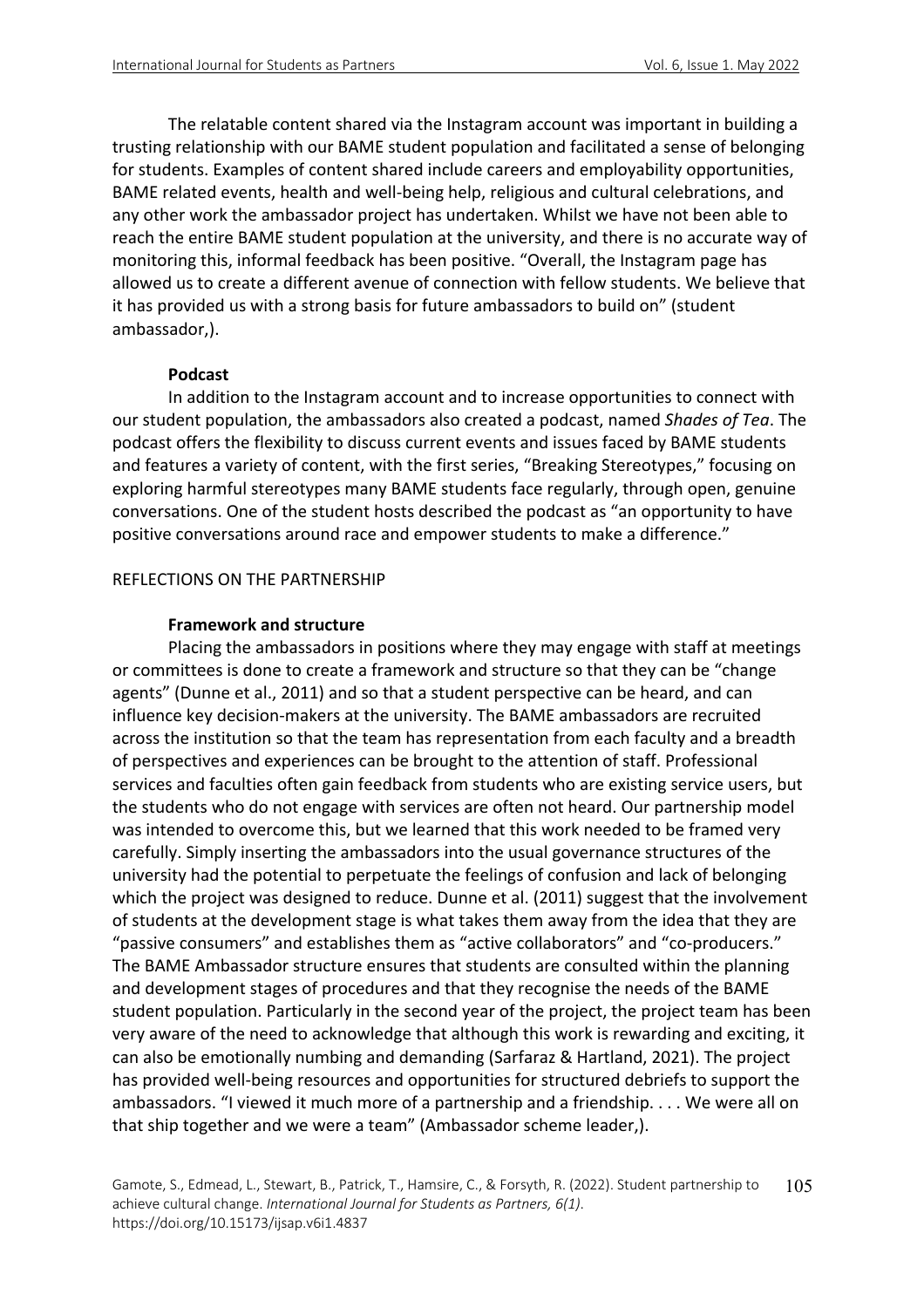## **Power dynamics**

As we noted above Healey, Flint, and Harrington (2014) state that "building partnership learning communities requires critical reflection on and consideration of key issues within specific contexts of practice" (p. 8). This is a lesson that the project team brought forward from the first year of the project to the second.

The project team considered carefully how to strike a balance between empowering ambassadors to speak on key issues in a variety of settings with exposing them to situations where there was likely to be academic challenge, as explored in the work of Flint, Goddard, and Russell (2017). This has worked well where the ambassadors are given agendas and relevant documents in the days before meetings, allowing them to have the time and space to consider what they would like to speak on and to discuss that with other members of the team. One of the key success factors outlined by Sarfaraz and Hartland (2021) is that staff working with students in these situations must leverage their privilege. Therefore, the project included senior members of staff, so the ambassadors were supported by those with influence who are "mindful of power, privilege and social location" (Verwoord & Smith, 2020, p. 30) "I'd never spoken this much about race in my life and it's not a problem. I don't see it as an issue at all and it's quite empowering to know that it's not a problem for the white members of staff" (student ambassador).

## **CONCLUSION**

The second year of this project has moved the aspiration to a truly inclusive learning community nearer. The focus on safe spaces, belonging, and empowerment has increased the visibility and value of BAME student representation, and this has begun to be demonstrated in the improvements in BAME student academic outcomes (identified through student metrics collected annually, such as pass and progression rates) which had triggered this project. Our experiences of developing this partnership highlight the importance of providing supported spaces for listening to our students and ensuring that resources are developed for both students and staff that focus on student narratives and experiences. Allowing students' voices to be heard, unconstrained by traditional institutional hierarchies, facilitates different and important conversations and topics. Enhancing empathetic understanding of our students' experiences has been a strength of this project and is the main feature we would recommend to others wishing to do something similar.

Both individually and collectively, we have learned and achieved a lot. However, we need to be alert to how power dynamics can shape and influence partnership relationships and explore how we create safe spaces to listen and address the challenges of partnership working (Mercer-Mapstone & Abbot, 2019). There have been challenges across our partnership, but we have all learned from our experiences, and, by recognising and remembering these challenges, we continue to develop and enhance students' experiences across the institution. Building on these strong foundations, the project will continue for 2 further years to embed partnership working and the project aims into standard institutional practice to improve student belonging, broaden curricula, and develop responsive support services.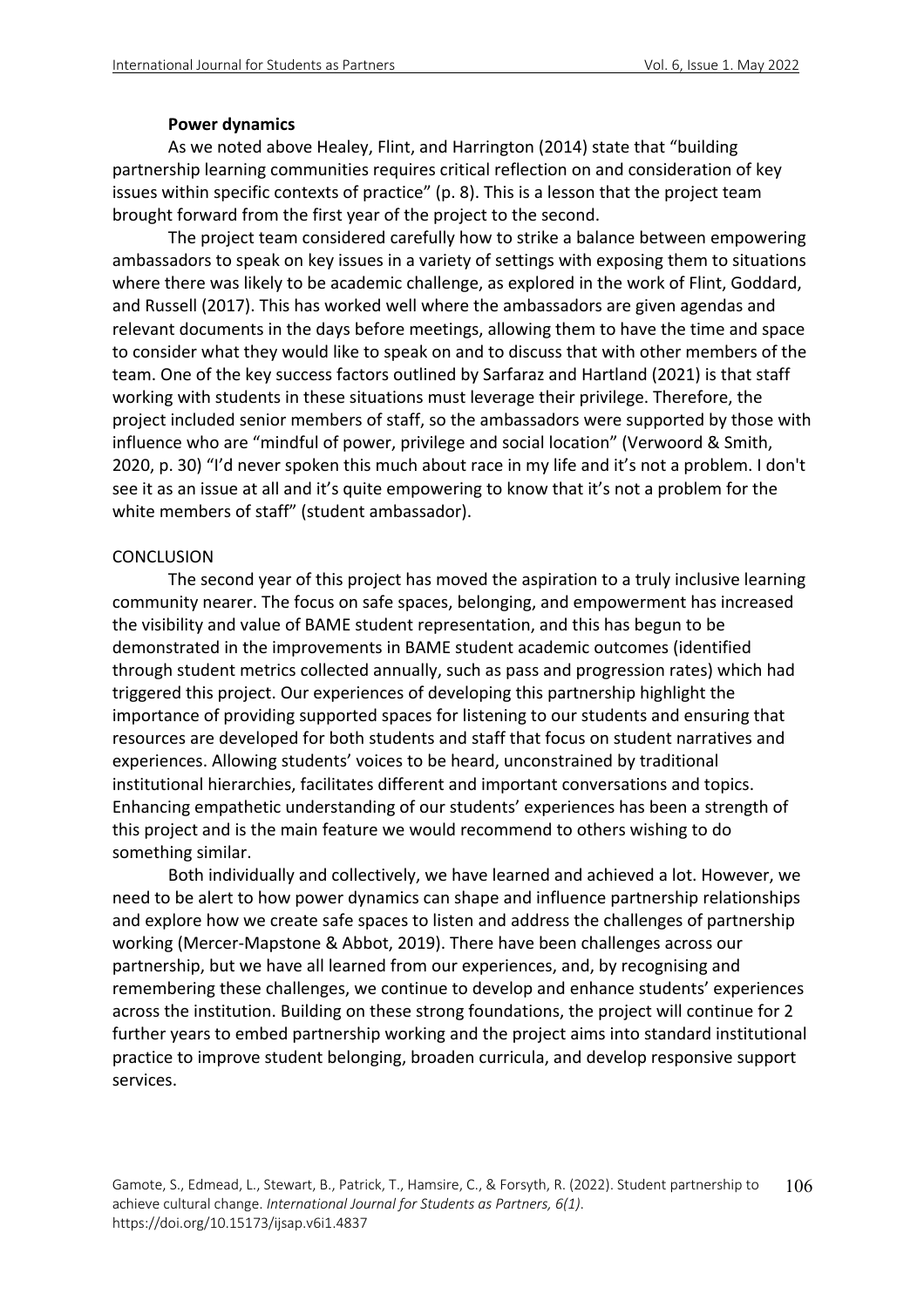## AUTHORS' NOTE

This case study has been co-authored by students and staff at Manchester Metropolitan University in the United Kingdom, and as we worked and wrote together, we discovered that we had considerable difficulty in finding the right language to use when we wanted to refer to students' characteristics. In the UK, the term "BAME" to describe Black, Asian, and minority ethnic groups is in common usage; however, understandably, this does not sit well with everyone, as the term is so broad and no one describes themselves as "BAME" in everyday conversation. Ultimately, we all agreed that whichever term we decided to use, it would not speak to all audiences. BAME is not specific enough; "Black" or "minority ethnic" alone are not always accurate, depending on which country you are in; and "person of colour" or "coloured" denies the fact that all people have a colour. We all (both authors and readers) have different preferences, and the real issue is not what we are called but one of raising awareness of the multiple issues affecting our students. We have therefore used the term BAME as it relates directly to UK literature and statistics, and continue to keep our terminology under review.

## NOTE ON CONTRIBUTORS

**Shuab Gamote** *is the Project Coordinator of the BAME Ambassador Project at Manchester Metropolitan University. Having joined the university as a student three years ago, Shuab has been actively involved in University activities. His interest range from being a national ambassador with One Million Mentors to local community work with disadvantaged high schools.*

**Leonie Edmead** *contributed to this project as a student partner. She is currently in a BAME Ambassador for the Arts and Humanities faculty at Manchester Metropolitan University. She has completed her final year of studying BA Hons Textiles in Practice at Manchester School of Art.*

**Bethany Stewart** *contributed to this project as a student partner whose role involved representing the Arts and Humanities Faculty as a BAME Ambassador. She is currently studying for her master's degree in Architecture at the Manchester School of Architecture.*

**Tamara Patrick** *contributed to this project as a student partner. She currently holds a BA Honours degree in Media and Communication and is currently pursuing her Master's in Creative Advertising Strategy at Manchester Metropolitan University. Tamara is also a cohost and producer of a podcast dedicated to exploring BAME-related matters.*

**Claire Hamshire** *is a Professor of Higher Education and the Head of International for the Faculty of Health and Education at Manchester Metropolitan University, UK. She is also a UK HEA National Teaching Fellow, HEA Principal Fellow and the Vice-President for the European Region of the International Society for the Scholarship of Teaching and Learning (ISSOTL).*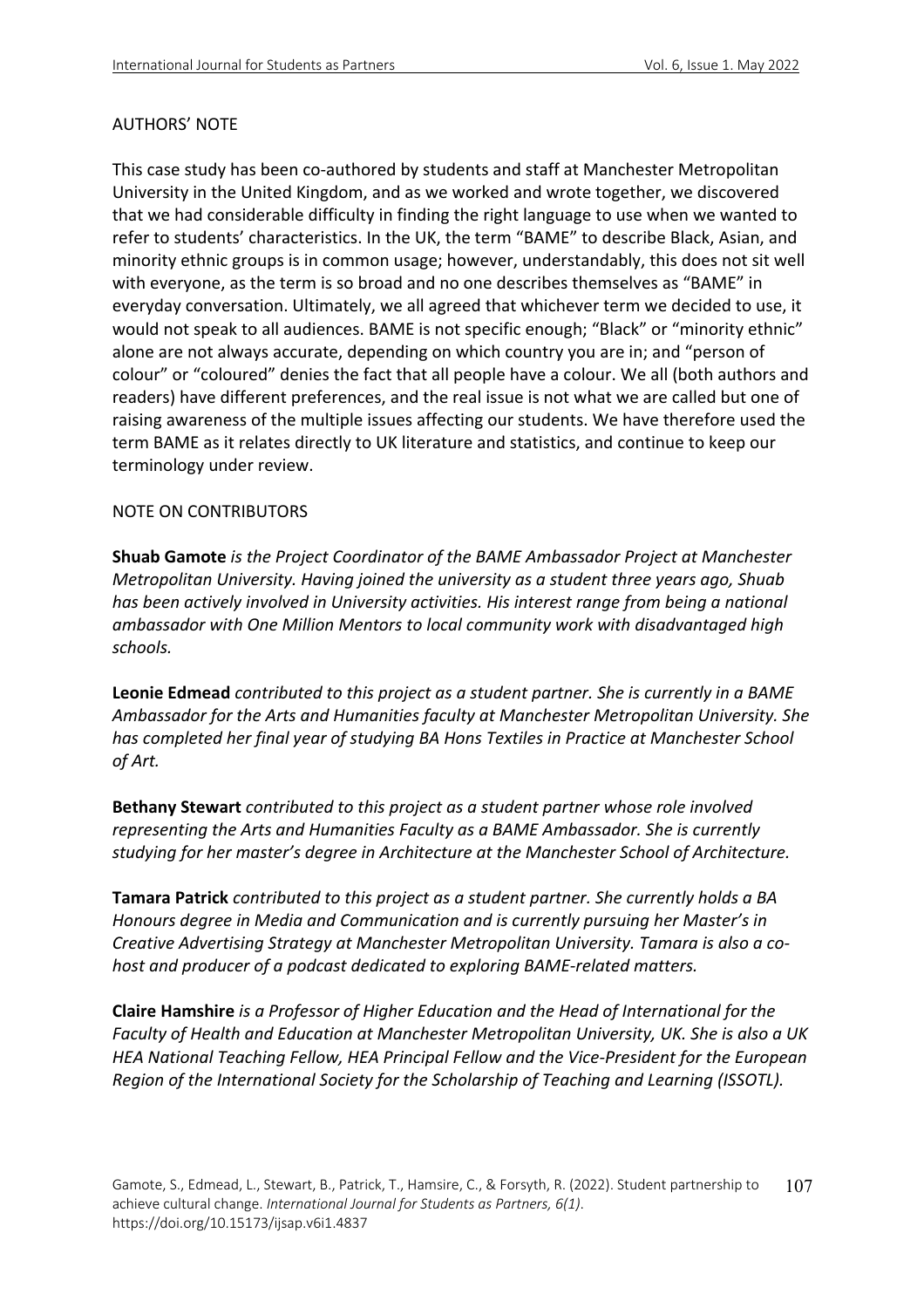**Rachel Forsyth** *is a project leader at Lund University. Her research interests focus on institutional change, particularly in relation to inclusive learning communities and assessment in higher education. As Editor-in-Chief of the Student Engagement in Higher Education Journal, she is an active member of the Researching, Advancing, Inspiring Student Engagement (RAISE) network.*

## REFERENCES

- Alexander, C., & Arday, J. (2015). *Aiming higher: Race, inequality and diversity in the academy*. Runnymede Trust.
- Austen, L., Heaton, C., Jones-Devitt, S., & Pickering, N. (2017). Why is the BME attainment gap such a wicked problem? *The Journal of Educational Innovation, Partnership and Change, 3*(1).
- Bryson, C. (Ed.). (2014). *Understanding and developing student engagement*. Routledge.
- DiAngelo, R. (2019). *White fragility: Why it's so hard for White people to talk about racism*. Penguin.
- Dunne, E., Zandstra, R., Brown, T., & Nurser, T. (2011). Students as change agents: New ways of engaging with learning and teaching in higher education. ESCalate, University of Exeter. http://escalate.ac.uk/8242
- Flint, A., Goddard, H., & Russell, E. (2017). Architects of their experience: The role, value and impact of student academic representation systems in higher education in England. The Student Engagement Partnership.
- Hamshire, C., Forsyth, R., Bell, A., Benton, M., Kelly-Laubscher, R., Paxton, M., & Wolfgramm-Foliaki, E. (2017). The potential of student narratives to enhance quality in higher education. *Quality in Higher Education, 23*(1), 50–64. https://doi.org/10.1080/13538322.2017.1294407
- Hamshire, C., Forsyth, R., & Player, C. (2018). Transitions of first generation students to higher education in the UK. In A. Bell & L. J. Santamaria (Eds.), *Understanding experiences of first generation university students: Culturally responsive methodologies* (pp. 121–142). Bloomsbury.
- Hamshire, C., Willgoss, T. G., & Wibberley, C. (2012). 'The placement was probably the tipping point'–The narratives of recently discontinued students. *Nurse Education in Practice, 12*(4), 182–186. https://doi.org/10.1016/j.nepr.2011.11.004
- Hamshire, C., Willgoss, T. G., & Wibberley, C. (2013). Should I stay or should I go? A study exploring why healthcare students consider leaving their programme. *Nurse Education Today, 33*(8), 889–895. https://doi.org/10.1016/j.nedt.2012.08.013